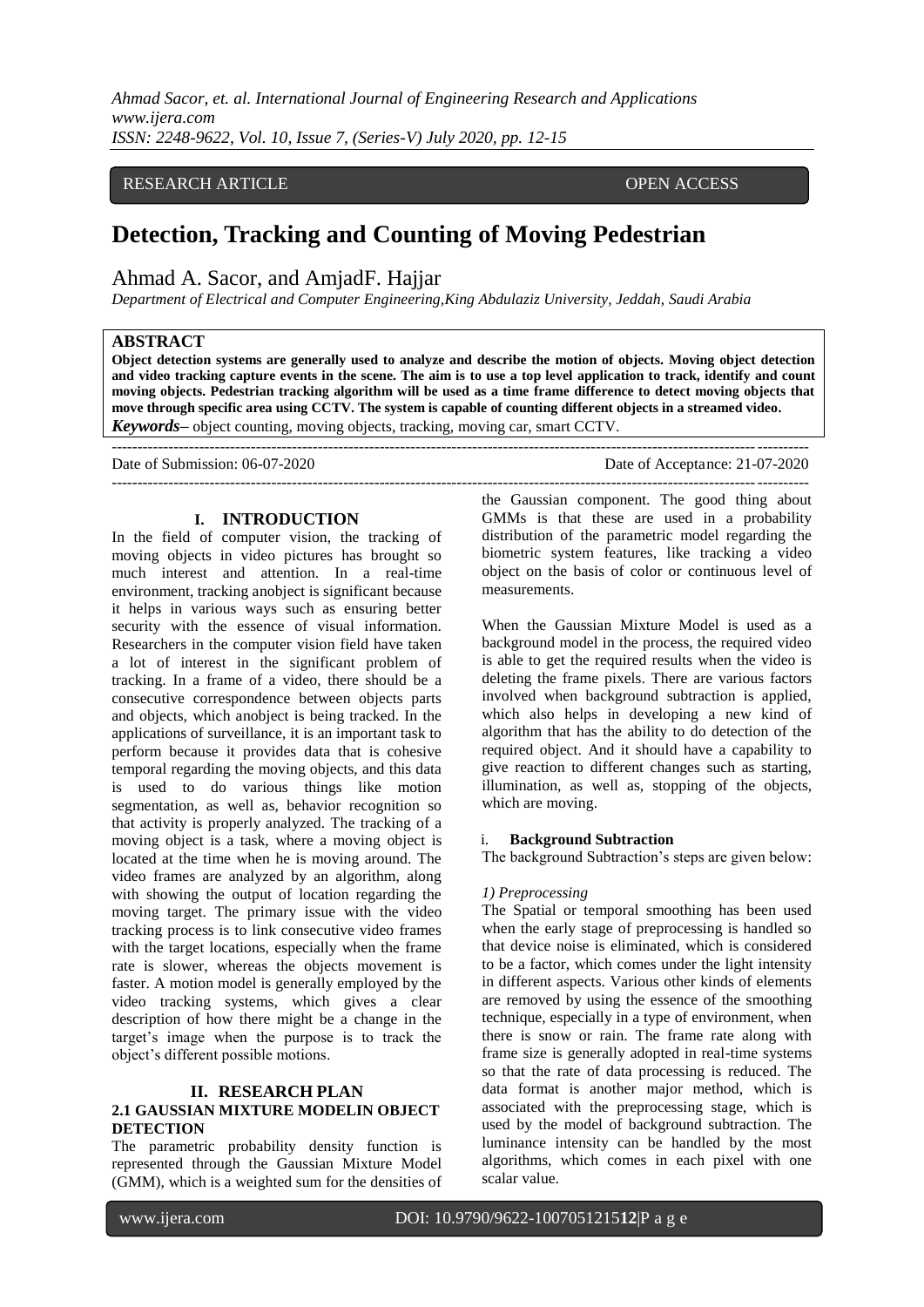*ISSN: 2248-9622, Vol. 10, Issue 7, (Series-V) July 2020, pp. 12-15*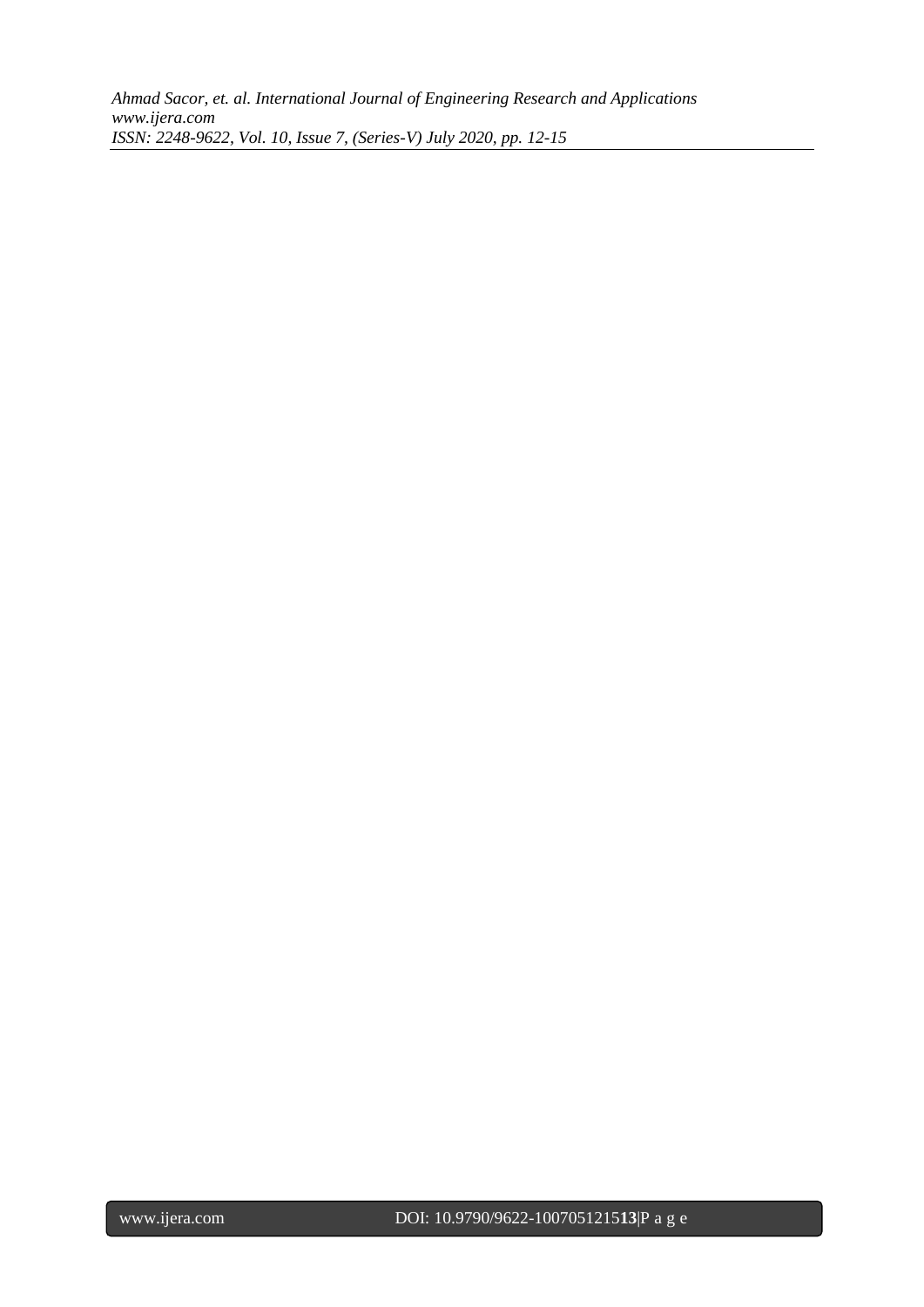## *2) Background Modeling*

In this step, a new video frame is primarily used to that the background model is not only updated, but it is calculated as well. The development of the background model comes with a primary objective, which is to show robust against the background's environmental changes; however, there is should be enough sensitivity so that all interested moving objects are identified.

## *3) Foreground Detection*

In this particular step, the pixels given in a frame are identified. It is important to understand that the background model is compared with the video frames when foreground detection is used, and this process also identifies the foreground pixels of the candidate from a given frame. There is one commonly used method for the foreground detection checking, which is to look at the significant difference of the pixel with its estimation of the corresponding background.

## *4) Data Validation*

In the end, any pixels are eliminated at this stage, which has a connection with the image. The foreground mask is improved with the help of this step on the basis of the information, which is taken from the model that is outside background model.

## **2.1.2. Gaussian Mixture ModelAlgorithm**

To get a better and improved understanding of the algorithm, which has been used for the subtraction of background, there are certain steps followed, which are essential in order to get the required results from the process. Here are those important steps, which are given below:

1. The associated components have the mean 'µ' which are compared with each input of pixels. If there is a close relationship between the mean of the chosen component and the value of a pixel, then it means that component can be taken as the one, which is properly matched. It is important for the matched component to have a less difference between the mean and the pixels as compared to the level of the standard deviation of component, which is a scale with the help of algorithm's factor D.

2. The second step is to update the mean, the Gaussian weight, as well as, deviation so that the newly obtained value of the pixel is properly reflected. When weights 'w' are analyzed with the relation to non-matched components, the weights 'w' is decreased, however, the same value is shown by the standard deviation and mean. All the dependency of the process is on the learning component, which is

'p' and having a relationship like what is the rate of their changes

3. The third step in this regard is the identification of components, which are associated with the background model. To handle this process, the component weights '*w*' is used by the application of threshold value.

4. The fourth and last step in this process is determining the foreground pixels. In this step, the pixels, which come with the identification as foreground, are not matched with any kind of determining components so that they are taken as the background

## **2.2. BLOB ANALYSIS**

To handle the process of image processing, the identification of a blob is done as a region, which is connected with pixels. So, when these regions are studied and identified in an image, this process is called the Blob analysis. The pixels are discerned by the algorithm by their value so that they are placed in any of the two given categories; the background category or the foreground category.

The blob analysis with the typical applications, the calculation of blob features is done, which is perimeter and the area.

The purpose of using blob analysis is to find the blobs, which come up with spatial characteristics for the satisfaction of certain criteria. There is a various application, where the computation is considered to be a time-consuming process, the usage of blob analysis is advised for the elimination of blobs which are not needed due to their spatial characteristics, which means that only relevant and important blobs are kept to continue with the analysis process. The statistical information can also be found with it like the number of blob sizes, the blob regions with their presence, as well as, locations.

# *A. Blob Analysis Concept*

It is vital to understand that an entire image is scanned through with the help of a typical blob analysis, and all the relevant blobs or particles are properly detected in the image, which develops a comprehensive report made for each particle. In this kind of report, generally, 50 information pieces are contained regarding the blob, such as the location of the blob in the orientation, shape, and size with other blobs, moments of inertia, and longest segments.

## *B. Blob Area Analysis*

The number of pixels, particle area without any holes along with the area parameters is given below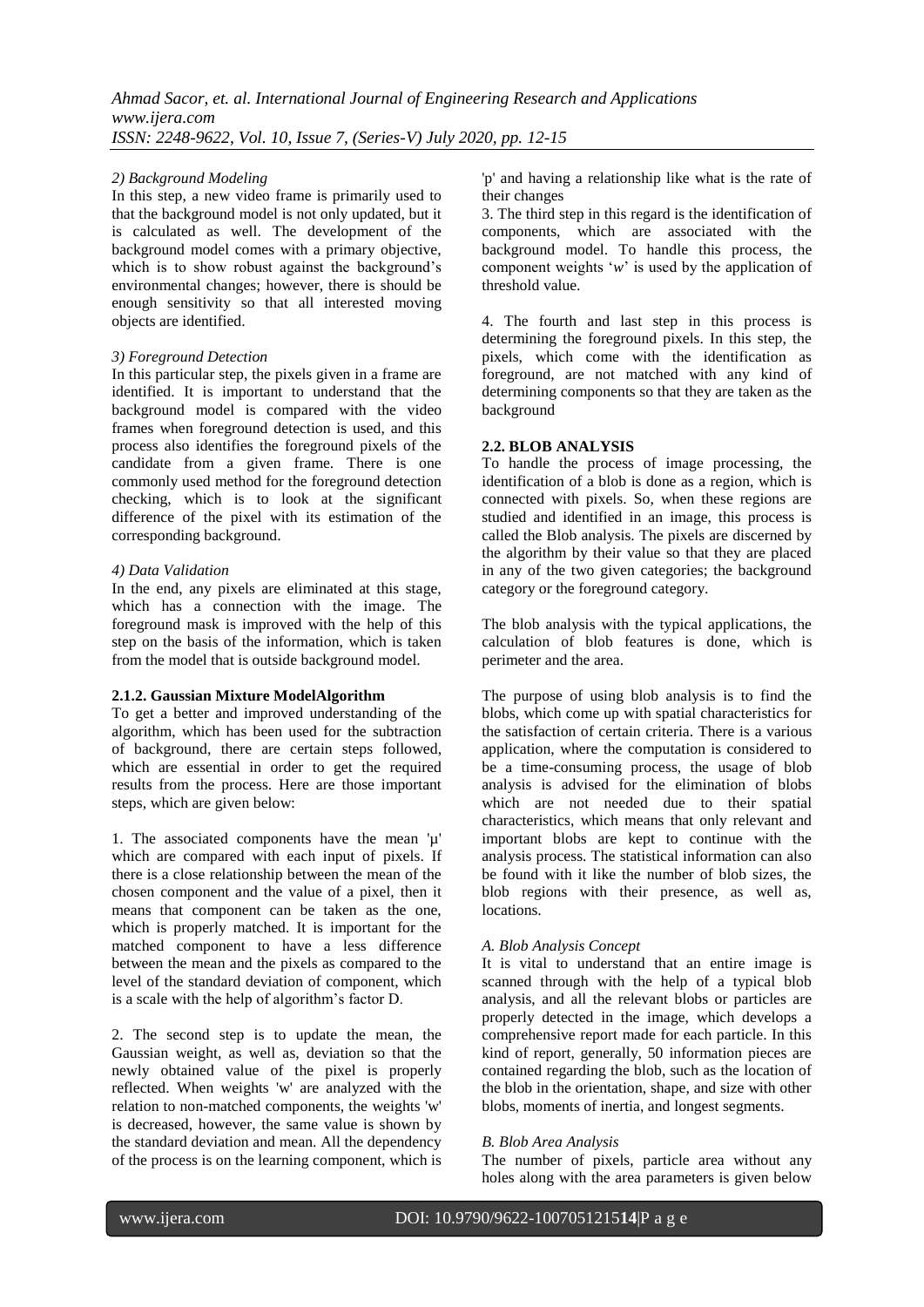*Ahmad Sacor, et. al. International Journal of Engineering Research and Applications www.ijera.com ISSN: 2248-9622, Vol. 10, Issue 7, (Series-V) July 2020, pp. 12-15*

with their description where units of particle areas are also given.

The real units are used to express the area of a particle on the basis of image spatial calibration. This kind of value is certainly equal to the pixels with its number, especially when the calibration of spatial is given as 1 square unit represented by the 1 pixel

#### **III. CONCLUSION**

An object tracking algorithm has been proposed for the video pictures on the basis of blob analysis and GMMs on given frames in the context of simple feature space. The algorithm suitability is verified by the simulation results taken for the frame sequences when they are coming with the sequence of moving object view, which means that the algorithm is reliable in terms of tracking moving objects.

The algorithm is made more robust with the help of GMM, which means that tracking will be recovered by the tracker of there is any occlusion.

The background subtraction algorithm is used to detect the moving objects on the basis of Gaussian mixture models. The application of morphological operations is done for the resulting foreground mask so that noise is eliminated.



**Figure3.** Removed image



**Figure4.**Imdilated image



**Figure 1** .Original image



**Figure2.**Feature extracted image

Finally, the groups of connected pixels are detected using the blob analysis, which will show a correspondence to the moving objects.



**Figure5.** Detection and Counting object